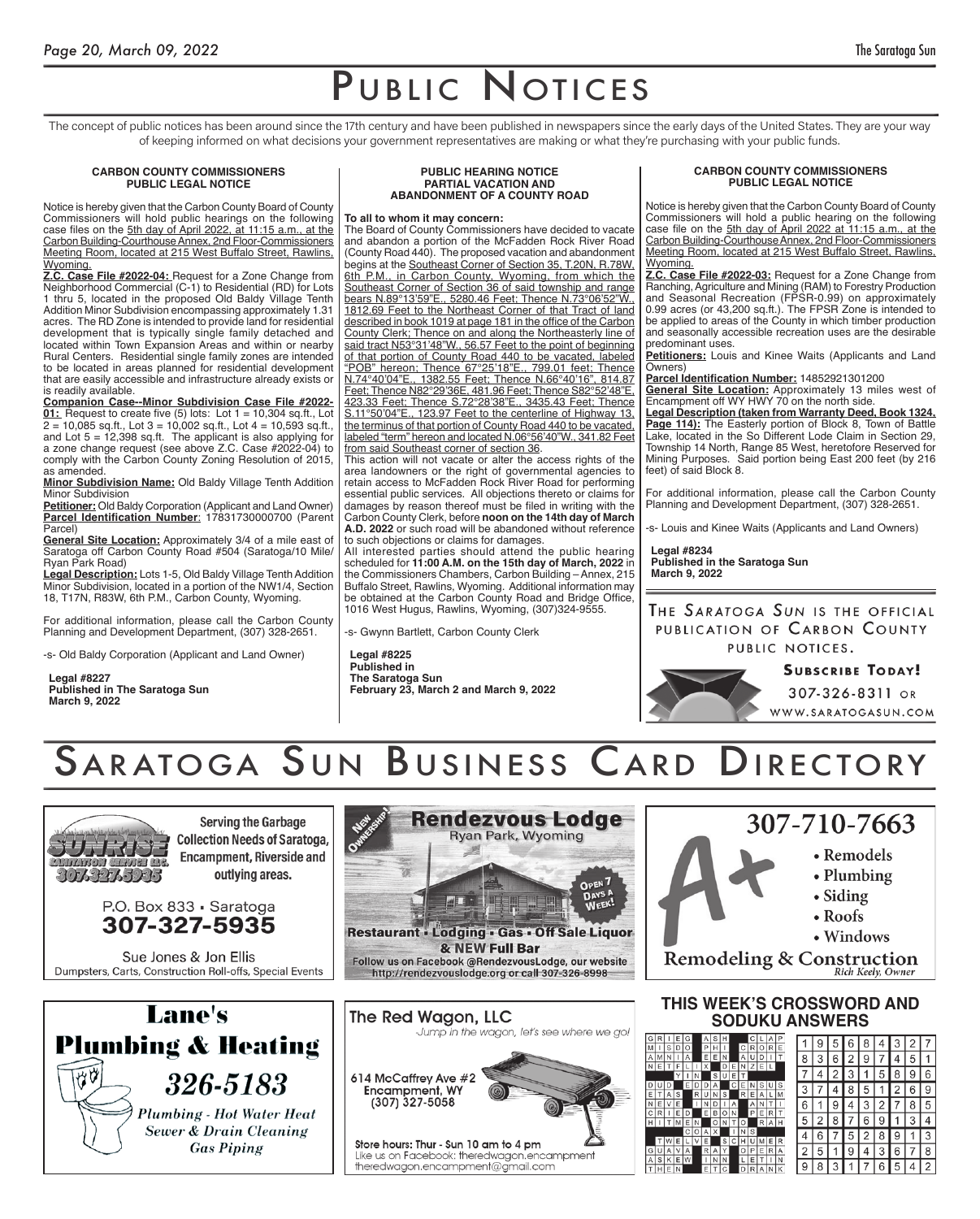The concept of public notices has been around since the 17th century and have been published in newspapers since the early days of the United States. They are your way of keeping informed on what decisions your government representatives are making or what they're purchasing with your public funds.

#### **SARATOGA TOWN COUNCIL REGULAR MEETING MINUTES FEBRUARY 15, 2022 AT 6:00 P.M. SARATOGA TOWN HALL COUNCIL CHAMBERS**

Mayor Creed James called the meeting to order at 6:00 p.m. Members present were: Councilman Jon Nelson, Councilman Ben Spaulding, Councilwoman D'Ron Campbell, and Councilman Ron Hutchins.

#### **APPROVAL OF THE AGENDA**

Councilwoman Campbell wanted to add 2 RFQs, one for an engineer and one for a consultant, for the entrance road project under 'Airport Advisory Board'. Mayor James said the M.O.U. for a sandbagger would be put under 'Town Hall'. The master service agreement for T.O. would be put under Town Hall. Councilman Nelson made a motion to approve the agenda as amended. Councilman Spaulding seconded the motion. Motion carried.

#### **APPROVAL OF THE MINUTES**

Councilman Spaulding made a motion to approve the regular minutes of February 1, 2022. Councilwoman Campbell seconded the motion. Motion carried.

Councilman Hutchins made a motion to approve the special minutes of February 3, 2022. Councilman Spaulding seconded the motion. Motion carried.

**APPROVAL OF THE BILLS** Mayor James read the Deposits, Accounts Payable, Payroll and Transmittal bills as follows:

**Deposits: from 1/31/22-2/13/22 \$ 207,198.28 Accounts Payable: for 2/15/2022 \$ 94,023.13 Net Payroll: for 2/03/2022 \$ 35,359.39**

**Transmittals: for 2/03/2022 \$ 27,186.09**

Councilman Nelson made the motion to approve the deposits from 1/31/22-2/13/22 for \$207,198.28.

Councilwoman Campbell seconded; the motion carried.

Councilman Hutchins made the motion to approve accounts payable for 2/15/22 in the amount of \$94,023.13. Councilman Spaulding seconded; the motion carried.

Councilman Spaulding made a motion to pay the net payroll for 2/03/2022 in the amount of \$35,359.39. Councilman Hutchins seconded; the motion carried.

Councilman Spaulding made a motion to pay the 2/03/2022 transmittals in the amount of \$27,186.09. Councilman Nelson seconded; the motion carried.

### **CORRESPONDENCE**

**Valley Village Day Care - Request for long term lease**

Schelby Merrill, Board member of Valley Village and Jaime Stein, Director for Excel, were present to speak about a long term lease for the clinic once it is vacated. Councilman Nelson stated that he looked at the contract with the Corbett Medical Foundation and it was gifted to the town so that it would be leased as a medical clinic or doctor's office. There was a clause discussing the town's ability to repurpose it. Schelby stated that they were hoping since the building was donated to the town, they would not have to pay any overhead or very little. Councilman Nelson stated we need attorney guidance on it and felt if it is in the community's best interest for community growth, it will serve an economic benefit for the community. Mayor James said we will get with our attorney and see what we can do from there. Councilman Nelson asked if they can send their Rawlins lease to the clerk

#### **Quarterly reports for Severance, Mineral Royalties and Lottery**

**Department of Revenue** - Town of Saratoga is compliant for year 2022

#### **COUNCIL COMMENTS**

Councilman Spaulding thanked the Lion's Club for skijoring in the community. He stated it brings in a lot of tourism in the valley.

Councilwoman Campbell thanked the Mayor and his family for helping in the wrestling tournament.

#### **ITEMS FROM THE PUBLIC**

**Legacy Foundation/Order of the Eastern Star #12 - Presentation for Donation** 

Teense Wilford said they have been a vital part of the community. They had a very large inheritance several years ago and wanted to donate through the Legacy Foundation to Never Forget Park. They would like to earmark \$50,000 for something in the park.

#### **Sheriff Archie Roybal - Dispatch**

Sheriff Roybal stated he was here to talk about taking over dispatch for the Town of Saratoga. Councilman Nelson said that entertaining a proposal about the sheriff's office to take over is counterproductive when we spoke about interagency cooperation. Councilman Nelson stated that never has he had a conversation with Sheriff Roybal to give the town a quote to take over dispatch. Councilman Spaulding thanked the sheriff for letting his employees work part time with the town. Mayor James stated the meeting a month ago with dispatchers was very productive and it was not regarding taking over dispatch. **Josh Morris from T.O. Engineers - Master Service Agreement**

Mayor James said he will run it by the Town Attorney for review. Mayor James thanked the JPB for acting quickly on this. Councilman Nelson made a motion to enter an M.O.U. with T.O. Engineers contingent on attorney approval. Councilman Spaulding seconded the motion. Motion carried.

## **REPORTS FROM DEPARTMENTS**

**Town Hall:**

State of WY Department of Workforce Services - EMR- 3% discount on premium Councilman Spaulding made the motion to have the department of workforce services come to town for an evaluation. Councilwoman Campbell seconded the motion. Motion carried.

Motion to issue check for \$883.50 for a refund of water billing. Councilman Nelson made a motion to issue a check of \$883.50 for a refund on water billing. Councilman Spaulding seconded. Motion carried.

Motion to transfer \$883.50 from Wyostar Water Fund into general checking. Councilman Nelson made a motion to transfer \$883.50 from Wyostar into general checking. Councilman Spaulding seconded the motion. Motion carried. Rock Creek Wind, LLC -

Pre-Hearing- February 17, 2022 10am-2pm University of WY Conference Center Contested Case Hearing - March 3 & 4, 2022 8am University of WY Conference Center Councilman Hutchins will be attending the hearings with Sergeant Christen. Pine Cove Consulting- New Switch- Has not been replaced in 10 years.

Clerk Marie Christen gave the Council notice of a switch quote in the near future for the police department and town hall since it has not been replaced in several years and has failed at the plice department.

Saratoga/Platte Valley Chamber of Commerce Membership Renewal

Councilman Nelson made a motion to renew our membership. Councilwoman Campbell seconded the motion. Motion carried. MOU for Sandbagger with the County

Councilman Nelson worked with Carbon County office of Emergency Management regarding an MOU for the sandbagger. Councilman Nelson read the M.O.U. and he made a motion to adopt this pending attorney comments. Councilwoman Campbell seconded. Motion carried.

#### **Police Department:**

Emily Kaluzy from Public Health helped the police department & recreation department get sanitizing sprayers. Chief Ken Lehr stated that the Lumin contract (Century Link) hasn't been paid for awhile and that is the main reason why 911 calls are not being directed to Saratoga. The fee is \$647.50/month.

Councilman Nelson made a motion to pay the contract. Councilman Spaulding seconded it. Motion carried. The contract should be paid under contract services in the police department's budget. Mayor James said we are aware of the charges and allegations on Officer Brown and we are limited to what is said because of personnel issues. We are moving forward with our policies and ordinances and cannot comment at this point on this particular situation. Councilman Nelson has a question that is unrelated to Officer Brown and asked ifwe have an officer Shaw? Councilman Nelson asked if Chief Lehr was aware of the trading cards. Chief Lehr stated they just used Hobbs on duty that Chief Lehr was aware.

#### **Fire Department:**

There were a couple calls over the weekend. There is a Fired up rescue quote for 5" Stortz adapters and 2.5"x2.5" gated wyes for \$2,624.00 coming out of capital equipment. Councilman Spaulding made a motion to purchase the equipment. Councilman Nelson seconded. Motion carried. The fire department trains every Wednesday and their roster is currently full.

#### **Recreation Department:**

Director Sarah Laughlin gave her report to the council. • Advertise for 9 lifeguards at \$11-\$13/hr

Councilman Nelson made a motion to advertise. Councilman paulding seconded the motion. Motion carried.

• CCSD #2 Grant- 2 proposals for \$13,800.00 • Donkey Basketball Contract Signature & Sponsorship- March 18, 2022 6pm Director Sarah Laughlin asked permission to sign the contract for donkey basketball.

Councilman Spaulding made a motion to sign the contract. Councilman Nelson seconded. Motion carried.

• Bridge Street Bargains Grant - \$8,339.00 (Two lifeguard stands, 2 umbrellas, rescue tubes, first aid packs, water slide, & ADA stairs) Next meeting is March 7, 2022 at 6:30 p.m. at Town Hall Councilman Spaulding said they are short

#### 8 coaches for youth basketball. Councilman Spaulding stated she may have 2 coaches to help. **Department of Public Works:**

Director Jon Winter gave his report to the Council. Water meter replacement project closes this Thursday. Today, he has only received 1 bid. He has submitted a permit to disconnect the bolted tank from the system. The EPA said the air vent atop the welded tank doesn't conform to their specifications. Director Winter said that the area above the changing rooms in the hot pools freezes the pipes and needs spray insulation. He asked if they can use impact funds and not everything is budgeted. Councilman Nelson said that this needs to be budgeted and impact funds needs to be budgeted to offset costs. His recommendation is to budget next fiscal year. Councilman Hutchins made a motion to Director Winter to put out a bid for summer parks contract. Councilman Spaulding seconded. Motion carried. Mayor James asked if Councilman Nelson, Councilman Hutchins, Treasurer Georgia Gayle and Director Winter could get together to speak about impact funds and the budget.

#### **REPORTS FROM BOARDS AND COMMISSIONS: Community Center Joint Powers Board:**

Councilman Spaulding asked if the town checked on the leak with the community center. Director Winter couldn't find a leak. The next meeting is Monday, March 14, 2022 4:30pm at the PVCC.

## **Water and Sewer Joint Powers Board:**

The board spoke about T.O. engineers, credit on a user account, and a meter replacement project. The board made a motion for RFPs on engineering services for anything above and beyond Spring Ave and Director Winter will work on that for the Joint Powers Board. We are waiting recommendations on ordinance language to change the ordinance and tap fees from the Joint Powers Board. The next meeting is Wednesday, March 9, 2022 6pm.

#### **Planning Commission:**

 McCall Burau submitted a letter of interest for the planning commission. Mayor James said there are a couple vacancies and said she would be a benefit to have on there. Councilman Nelson made the motion to have McCall on the planning commission. Councilwoman Campbell seconded. Motion carried. Mayor James said at the last meeting, there was a discussion on zone change for Old Baldy. There is no comment from planning & zoning and no feedback back to the council. The next meeting is February 8, 2022 at 5:30pm at the Town Hall Council Chambers.

#### **Saratoga Airport Advisory Board:**

Councilwoman Campbell stated there are 2 RFQs. One is for planning and one is for engineering. The board would like to put out for bid the entrance road project. Next meeting is February 14, 2022 at 3:30 p.m. at the PVCC. Councilwoman Campbell made a motion to put the entrance road project out to bid. Councilman Nelson seconded. Motion carried. Councilman Hutchins opposed.

#### **SCWEMS Board:**

 l)Request for reimbursement for \$18,051. Councilwoman Campbell made the motion to reimburse SCWEMS. Councilman Nelson seconded. Motion carried. Next meeting is February 1, 2022 at 6

p.m. at the Saratoga Ambulance Barn.

### **NEW BUSINESS**

#### No new business. **EXECUTIVE SESSION**

To discuss personnel and matters oflitigation in accordance with W.S. 16-4-405(a)(ii) and (iii) Councilman Spaulding made a motion to enter executive session at 8:20pm. Councilman Nelson seconded the motion; motion carried.

Councilman Nelson made a motion to exit executive session at 9:32pm and seal the minutes and note that no action was taken. Councilman Spaulding seconded the motion; motion carried.

#### **FURTHER BUSINESS**

#### No further business.

## **ADJOURNMENT**

There being no additional business to come before the council, Councilwoman Campbell made a motion to adjourn at 9:32pm, Councilman Spaulding seconded, and the motion carried. The next regular meeting of the Saratoga Town Council will be held on Tuesday, February 15, 2022 at 6:00 p.m. in the Council Chambers of the Saratoga Town Hall. -s- Mayor Creed James

-s- Marie Christen, Town Clerk

**Legal #8240 Published in The Saratoga Sun March 9, 2022**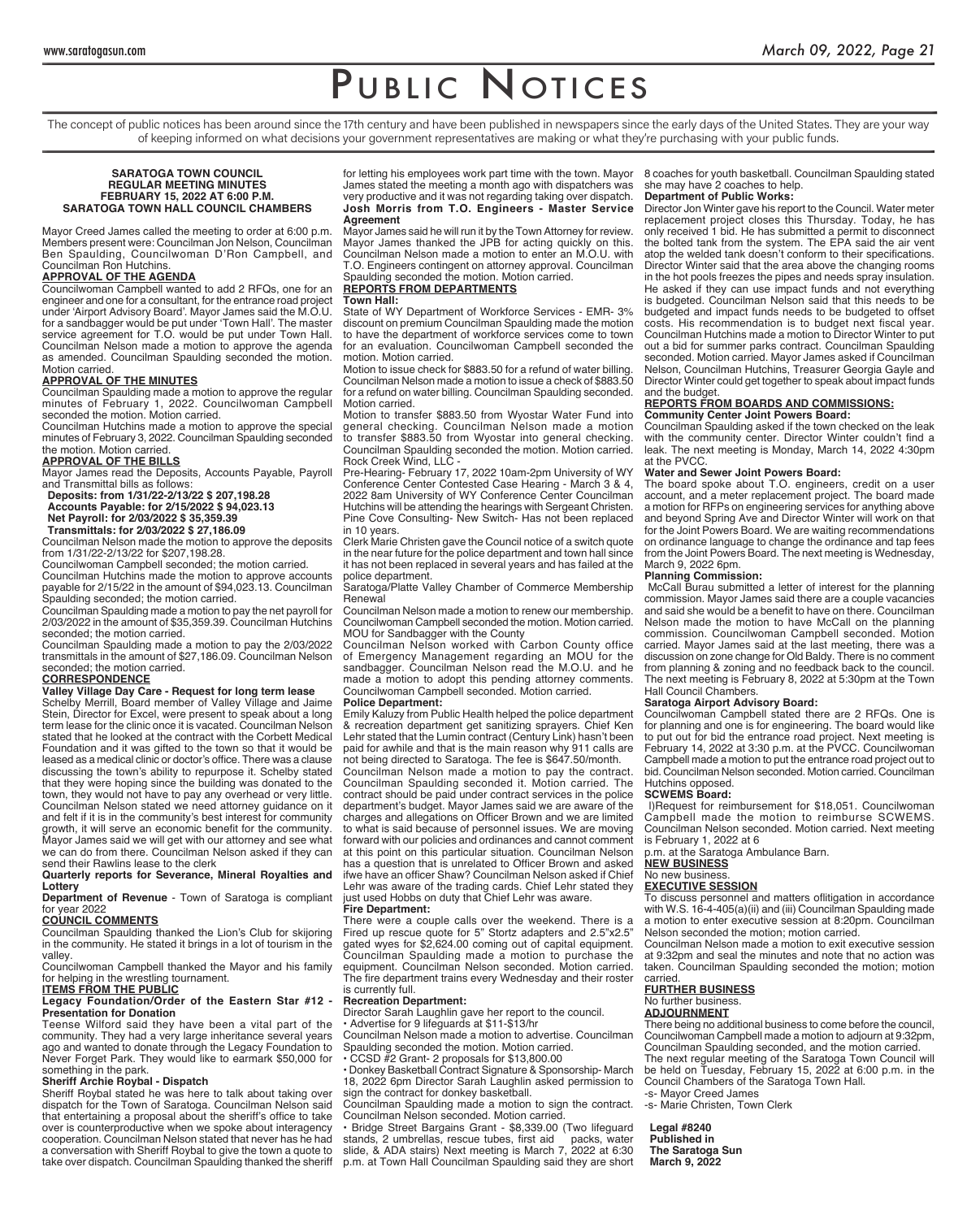The concept of public notices has been around since the 17th century and have been published in newspapers since the early days of the United States. They are your way of keeping informed on what decisions your government representatives are making or what they're purchasing with your public funds.

#### **OFFICIAL MINUTES OF THE BOARD OF CARBON COUNTY COMMISSIONERS REGULAR MEETING Tuesday, February 15, 2022 Carbon Building – Courthouse Annex, Rawlins WY**

A regular meeting of the Board of Carbon County Commissioners (BOCC) commenced Tuesday, February 15, 2022, at 9:00 a.m. at the Carbon Building – Courthouse Annex, Rawlins, WY. Attending the meeting were Chairman, John Johnson, Byron Barkhurst and Travis Moore. Commissioner Jones was present via Zoom and Commissioner Espy was absent.

Chairman Johnson called the meeting to order at 9:00 a.m. **VOUCHERS**

Commissioner Barkhurst moved to approve payment to Sunrise Sanitation for \$68.00. Commissioner Moore seconded and the motion passed with all voting for the motion except Commissioner Jones who abstained due to personal conflicts. Commissioner Barkhurst moved to approve February 2022 payroll and benefit expenses of \$937,238.67 and insurance claim and premium expenses of \$292,323.23 and the main amount of \$819,675.39 for an aggregate total today of \$2,049,305.29 less invoices to Drummond Refrigeration to dispute charges. Commissioner Moore seconded and Chairman Johnson questioned finance charges to Drummond Refrigeration and the cost of a mop bucket. The motion passed unanimously.

Acme Electric Company LLC - Electrician Services \$350.00; Advanced Heating, Inc. - Road And Bridge Furnace \$4,680.00; Affordable Tree Care, LLC - Tree Removal Courthouse \$5,200.00; Airport Ife Services, Inc - Fence Relocation \$2,350.00; Apex Communications - Maintenance Agreement \$4,033.88; Axis Forensic Toxicology, Inc. - Lab Fees \$185.00; Axon Enterprise, Inc. - Holster \$77.35; Baggs, Town Of - Rent/ Water Services \$181.65; Bank of Commerce (Ach) - 6 Monthly Payroll Files \$180.00; Barcodes - Zebra Label Printer Labels \$133.31; Beach, Homer - Snow Removal \$1,050.00; Bi Inc. - Monthly Monitoring \$604.50; Black Hills Energy - Heating Services \$1,915.32; Blakeman Propane - Heating Services \$2,423.82; Blue Knight Security LLC - Inmate Transport \$3,025.00; Bob Barker Company, Inc. - Supplies For Inmates \$209.52; Bomgaars Supply - Misc. Parts \$162.09; Bond, Dana Electronic Monitor - Refund \$76.50; Carbon County Law

Library - Membership Dues \$240.00; Carbon Power & Light Inc - Electric Services \$2,275.99; CareRight Technologies, LLC - Monthly Recurring Bed Fee \$148.50; Casper Winnelson Co - 2 Mop Buckets \$270.94; CDW Government, Inc. - Scanners/ Receipt Printer/Power Supplies \$2,889.94; Cna Surety - K. Redding Bond \$100.00; Command Sourcing, Inc. - Cell Window Covers \$1,471.98; Cowboy Chemical - Jail Laundry Supplies \$443.05; Cowboy Supply House - Bathroom Cleaner \$85.06 ; Crane & Hoist Sales, Inc - Crane Repair \$9,031.44; Cruz, Doreen - Reimbursement \$85.15; Curry-Roberts, Kolbey - Mileage Reimbursement \$174.00; Daily Times - Newspapers \$203.00; Dan's Trucking - Iron For Rollers \$500.00; Dirty Boyz Sanitation, Inc - Trash Services \$1,482.00; Dominion Energy - Heating Services \$430.03; Eaton Sales & Service LLC - Mechanic Services \$2,412.34; Econo Signs, LLC - Signs \$891.80; Elevated Safety Solutions - Random Drug Test \$140.80; Encampment, Town Of - Water Services \$102.00; Encartele - Jail Data \$750.00; Engineering Associates - Survey For Cr 440 \$2,127.48; Engstrom, James D. DDS - Inmate Dental Services \$2,500.00; Erickson & Roberts - Legal Services \$263.08; Fatbeam LLC - Fiber/Internet \$5,259.70; FCI Constructors of Wy - Courthouse Improvement Project \$552,262.50; First American Title Insurance Co. - Property Purchase \$5,000.00; France, Tara - Court Reporter Services \$102.75; Galls/Quartermaster - Safety Vest/Uniforms/Supplies \$5,090.78; GlaxoSmithKline Pharmaceuticals - Vaccines \$5,994.66; Grainger - Digital Manometer \$111.94; Greater Wy Big Bros/Sisters - Jan 2022 Prevention Services \$6,600.00; Greenwood Mapping, Inc - Parcel Mapping Dec 2021 Jan 2022 \$2,718.75; Hahn Construction - Misc. Justice Center Work & Install ADA \$3,650.00; Hanna, Town Of - Water Services \$278.33; Herman, Bobbie - Fair Mileage \$54.00; IML Security Supply - Push Arm Kit \$5,611.20; Installation & Service Co, Inc. - Vac Truck Services \$2,492.00; Intab, Inc - Security Seals \$390.29; Intermountain Motor Sales, Inc - Baldor Motor \$325.30; Jack's Body & Fender Repair - Towing Services \$489.00; Jones Simkins - Auditing Services Jan 2022 \$12,949.50; K2 Towers III, LLC - Tower Rent \$2,121.81; Kaisler, Todd - Fair Mileage \$54.00; Kilburn Tire Company - Tire Repair and Tires \$748.73; KTGA/KBDY Radio Ads and Tower Rent \$1,340.00; L N Curtis & Sons Rescue Ascender \$150.00; Laramie Fire Extinguisher - Yearly Inspection \$1,486.25; Lifetime Benefit Solutions, Inc - Cobra

#### Payment \$25.00; McGuire, Daniel - Electronic Monitor Refund \$820.00; Medicine Bow, Town Of - Water Services \$203.00; Mercedes Transcription, Inc - Transcription Services \$83.60; Merseal Law, LLC - Legal Services \$48.10; Merck Sharp & Dohme Corp. - Vaccines \$2,485.45; Midwest Card & Id Sols, LLC - OEM Supplies \$1,070.50; MPM Corp - Evergreen Disposal - Trash Services \$130.00; Norco, Inc. - Cylinder Rent \$810.34; O'Reilly Auto Parts - Misc. Parts \$38.30; Perkins Oil Co - Fuel \$2,108.44; Personnel Evaluation, Inc. - Employee Evals \$40.00; Perue Printing - Door Hangers \$91.00; Piche, Jim - Hose Clamps/Floor Dry Warranty \$17.98; Plainsman Printing & Supply - District Court Stamp Maintenance \$267.75; ProForce - Bolawrap \$898.50; Quill Corporation - Election And Office Supplies \$233.84; R.P Lumber Company, Inc. - Misc. Supplies \$539.24; Rawlins Automotive - Misc. Parts \$1,724.56; Rawlins Hardware - Misc. Parts \$63.85; Rawlins, City Of - Water Services \$1,791.20; Ready, Justin - Fair Board Mileage \$96.00; Ricoh USA, Inc - Copiers \$3,144.31; Rocky Mountain Power - Electric Services \$16,917.40; Rocky's Quik Stop - Fuel \$989.89; Rodabaugh, Sherry -

Bailiff Fees \$75.00; Saratoga Auto Parts, Inc. - Misc. Parts \$185.35; Saratoga, Town Of - Water Services \$57.50; Shepard's - Fuel \$3,837.07; Shively Hardware - Misc. Parts \$124.75; Sikes, Melisa - Postage Reimbursement \$20.00; Skyline Motors, Inc. - Injector Kit/Spark Plug \$1,844.44; Slow & Steady Law Office, PLLC - Legal Services \$5,985.00; Spaulding, Dawnette - Victim Witness Mileage \$72.80; Stinker Stores Inc - Fuel \$10,751.42; Summit Food Service - Jail Meals \$7,130.53; Sunrise Sanitation Service, LLC. - Trash Services \$68.00; Swanson Services Corporation - Jail Commissary \$1,891.79; Terminix - Pest Control Services \$175.00; The Cowboy Couture - Embroidery Services \$112.50; Tin Boy Garage - Fuel Filter And Kit \$109.36; Tk Elevator Corporation - Elevator Door Repair \$2,935.00; T-O Engineers - DWX Master Plan Update \$1,801.25; Trudiligence, LLC - Background Checks \$237.78; United States Postal Service - Postage Machine Funds \$10,000.00; Us Bank - Misc. Charges \$7,648.12; Valley Oil Company - Fuel \$2,878.17; Walker, Deborah C - Patches For Deputy Uniforms \$60.00; Western Truck Repair - U Bolts \$62.80; Wex Bank - Charges \$638.60;

#### **IN THE DISTRICT COURT, SECOND JUDICIAL DISTRICT COUNTY OF CARBON, STATE OF WYOMING**

| IN THE MATTER OF THE ESTATE )<br>OF<br>AUDREY I. BROKAW<br><b>DECEASED</b> | Probate No. 21-37 |
|----------------------------------------------------------------------------|-------------------|
|                                                                            |                   |
|                                                                            |                   |

### **NOTICE OF PROBATE**

**TO ALL PERSONS INTERESTED IN SAID ESTATE:** You are hereby notified that on the 30th day of July, 2021, the estate of Audrey I. Brokaw was admitted to probate by the above-named court, and that Ralph D. Brokaw was appointed Administrator thereof.

Notice is further given that all persons indebted to the decedent or to her Estate are requested to make immediate payment to the Estate of Audrey I. Brokaw at 702 Randall Avenue, Cheyenne, Wyoming.

Creditors having claims against the decedent or the estate are required to file them in duplicate with the necessary vouchers, in the office of the Clerk of said Court, on or before three (3) months after the date of the first publication of this notice, and if such claims are not so filed, unless otherwise allowed or paid, they will be forever barred.

DATED this 17th day of February, 2022.

Blaine F. Burgess, WSB # 8-6681 Williams, Porter, Day & Neville, P.C. P.O. Box 748 Cheyenne, WY 82003-0748 (307) 637-5575 bburgess@wpdn.net Attorney for Administrator

**Legal #8228 Published in The Saratoga Sun**

#### **INVITATION TO BID**

Notice is hereby given that Platte Valley Healthcare Project a 501c3 nonprofit (hereinafter called Owner) will receive sealed Bids for the North Platte Valley Medical Center Project located at 1300 West Bridge Street in Saratoga, Wyoming. The invitation to bid is for Furniture Fixtures and associated equipment in accordance with the Bidding Documents. Work is scheduled be completed on or before **1 August 2022.** Sealed bids will be received by the Owner until **5:00 PM** 

**local Time, on the 25th day of March 2022**, at Platte Valley Healthcare Project P.O. Box 549, Saratoga, WY 82331. Bids will be publicly opened immediately thereafter at 203 south 1st St., Saratoga, WY 82331

Bid to be developed as per the Instructions to bidders document.

The Owner may reject any and all Bids and reserves the right to waive minor irregularities in any Bid.

All Bids shall remain open for fifteen(15) days after the day of the Bid opening.

The successful Bidder shall furnish the services specified and the bidder shall guarantee all materials and equipment furnished and work performed for a period of one year from the date of installation.

The Notice to Proceed may be issued within five (5) days of USDA approval.

The contract for the project will be awarded to the lowest Bidder who has met the minimum requirements set forth in Instructions to Bidders

Copies of the RFP may be obtained by requesting a copy of RFP ID: FF&E-1 via email from mpesognelli@hmsmt.com Platte Valley Healthcare Project

-s- Mark Pesognelli, Owner's Representative

**Legal #8227 Published in The Saratoga Sun March 9 and March 16, 2022**

> **They spent how much on what?** *Find out in the Sun Notices!*

|  | See more on pa |  |
|--|----------------|--|
|  |                |  |

**See more on page 23**

#### **Town of Saratoga Manual Checks**

Accounts Payable for 3/01/2022 \$36248.98 Net Payroll for 2/14/2022 \$40231.64 Transmittals for 2/14/2022 \$51717.59 **Legal #8233**

**Published in The Saratoga Sun March 9, 2022**

**What Is Your Government Up To? Find Out! Read Public Notices.** 



**Subscribe Today!** Call (307) 326-8311

www.saratogasun.com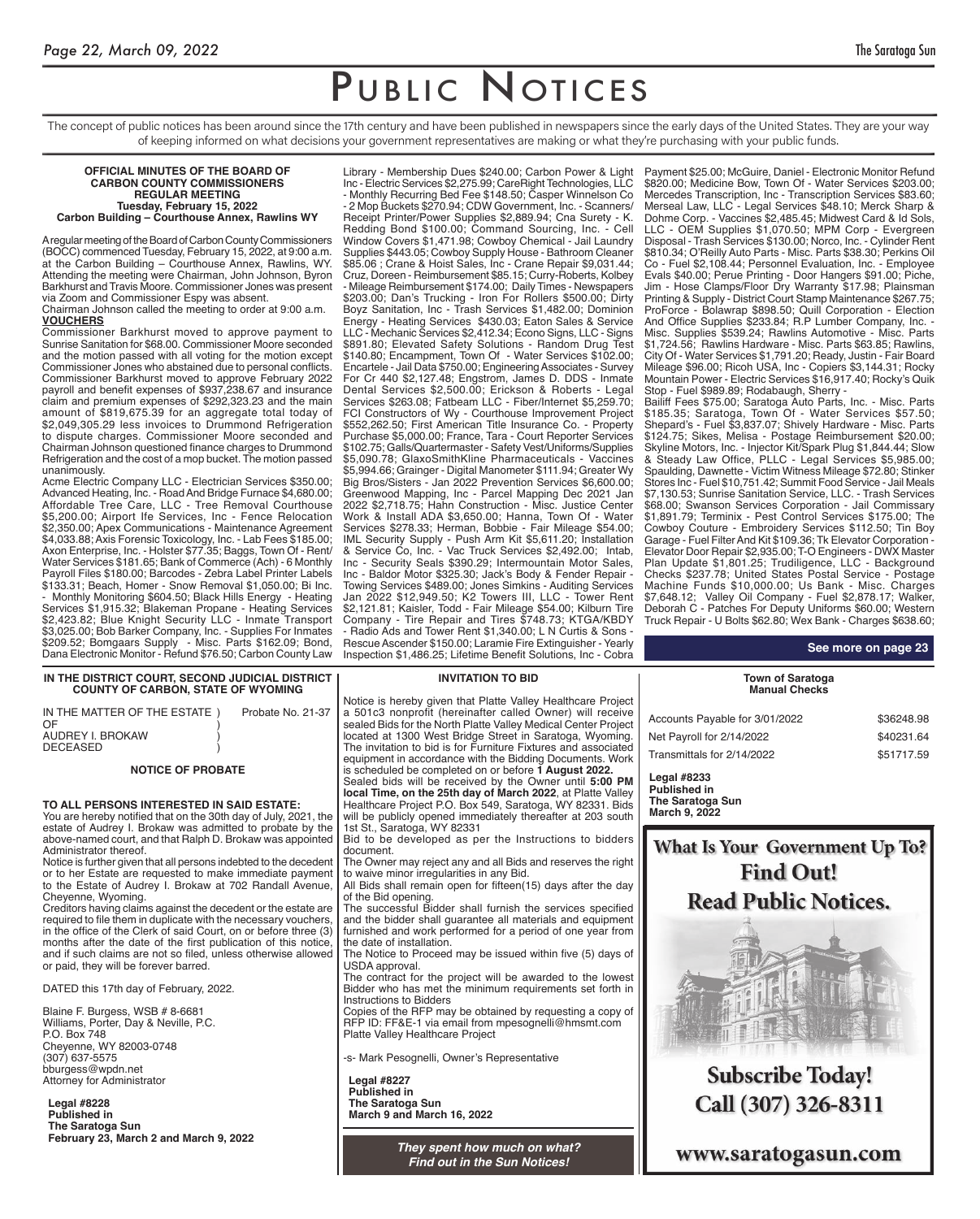The concept of public notices has been around since the 17th century and have been published in newspapers since the early days of the United States. They are your way of keeping informed on what decisions your government representatives are making or what they're purchasing with your public funds.

Wild Services, LLC - Concrete At Fair Grounds \$8,316.00; Winters Griffith Architects - Construction Administration \$16,769.00; Wreck-A-Mend - Sheriff Truck Repair \$16,590.55; Wy Brand Industries - Business Cards \$15.00; Wy Machinery Company - Misc. Parts and Service \$5,155.14; Wy Public Health Laboratory - Lab Fees \$1,487.00; Wy Retirement System - Jan Vol Fire Retirement \$825.00; Wy State Fire Advisory Board - 2022 Dues \$500.00; Wyoming Disposal Systems - Trash Services \$445.58; Wyoming State Forestry Division - Kevlar Pants \$331.73;

#### **CONSENT AGENDA**

Commissioner Moore moved to approve the consent agenda noting any item could be removed for separate action. The consent agenda includes the February 1, 2022, regular meeting minutes, monthly receipts from Clerk of District Court in the amount of \$3,404.00 and monthly receipts from the County Clerk in the amount of \$17,260.00. Commissioner Barkhurst seconded and the motion passed unanimously. **ELECTED OFFICIALS & DEPARTMENT HEADS**

## **Emergency Management**

Commissioner Moore moved to waive the procurement policy to authorize Mr. Layman to purchase additional accessories for the Office of Emergency Management vehicle subject to approval by Commissioner Barkhurst. Commissioner Jones seconded and the motion passed unanimously.

Commissioner Barkhurst moved to authorize the purchase of a generator for the C4 and a generator for the Interim Justice Center in the total amount of \$44,500.00 including labor for both and to waive procurement due to the timeline of receipts stipulated in the public health crisis funding grant. Commissioner Moore seconded and the motion passed unanimously.

#### **Buildings & Grounds,**

Commissioner Moore moved to award the bid for the LED light conversion at the jail to Zumbrennan Electric in the amount of \$48,416.43 with a 10% cashier's check to be used as the bond. Commissioner Barkhurst seconded and Chairman Johnson asked if Mr. Piche has reviewed bids to ensure they are bidding the same equipment. Mr. Piche stated they are bidding the same and both contractors spent time with him reviewing the required fixtures and work. The motion passed unanimously.

#### **Road & Bridge**

Commissioner Moore moved to approve Resolution No. 2022- 09, A Resolution of the Board of County Commissioners of Carbon County, Wyoming, "Initiating the Procedure to Vacate and Abandon a Portion of County Road 440, McFadden Rock River Road" and to appoint Byron Barkhurst as the viewer. Commissioner Jones seconded and the motion passed with Commissioner Barkhurst abstaining due to conflict. **Clerk**

Commissioner Moore moved to approve the Chairman's signature on the mineral royalty grant application for a courthouse sally port and Resolution No. 2022-10 – A Resolution Authorizing Submission of a Federal Mineral Royalty Capital Construction Account Grant Application to the State Loan and Investment Board on Behalf of the Governing Body for Carbon County, Wyoming.

Commissioner Barkhurst seconded and the motion passed unanimously.

#### **Fire**

Commissioner Moore moved to surplus a 2008 Dodge, VIN: 3D6WH38A78G208539 and give it to the Town of Baggs. Commissioner Barkhurst seconded and the motion carried unanimously.

#### **Buildings & Grounds**

Commissioner Moore moved to authorize any commissioners signature on a contract with Zumbrennan Electric in the amount of \$48,416.43 with a Rocky Mountain Power rebate of \$6,754.05 to upgrade jail lighting fixtures to LED noting there will be a 10% cashier's check required in place of a bond pending legal review. Commissioner Barkhurst seconded and the motion carried unanimously. **Attorney**

Commissioner Moore moved to authorize the Chairman's signature on a Mutual Aid Agreement with Moffat County Colorado for Fire Suppression Services for a term in effect until terminated by either Party after giving sixty (60) days written notice. Commissioner Barkhurst seconded and the motion carried unanimously.

#### **EDGE ENGINEERING GROUP** - Jason Knopp

Commissioner Moore moved to approve the Chairman's signature on the letter of support for a Wyoming Business

| Council Grant for the rehabilitation project of the Sinclair |
|--------------------------------------------------------------|
| Historical Theater as an updated multi-purpose entertainment |
| facility. Commissioner Barkhurst seconded and the motion     |
| passed unanimously.                                          |

#### **EXECUTIVE SESSION**

Commissioner Moore moved to go into executive session at 12:39 p.m. with Clerk Bartlett and Ashley Mayfield Davis to discuss personnel, potential litigation and other matters considered confidential by law. Commissioner Barkhurst seconded and the motion passed unanimously.

Commissioner Moore moved to come out of executive session at 1:01 p.m. noting no action was taken and that the minutes be signed and sealed. Commissioner Barkhurst seconded and the motion passed unanimously. **ADJOURNMENT**

#### Commissioner Barkhurst moved to adjourn the meeting at 1:07 p.m. Commissioner Moore seconded and the motion passed unanimously.

A regular meeting of this Board will be held March 15, 2022, at 9:00 a.m., at the Carbon Building-Courthouse Annex, located at 215 West Buffalo, Room 240A, Rawlins, WY. The public is invited to attend, or you can listen online at the website listed below. To get on the agenda, call the Clerk's Office by the Thursday before the meeting. Per Wyo. Stat. §18-3-516(f), access to county information can be obtained at or by calling the Clerk's Office at (307) 328-2668 or 1-800-250-9812.

-s- Gwynn G. Bartlett, Carbon County Clerk

Approved this 1st day of March 2022 BOARD OF COUNTY COMMISSIONERS CARBON COUNTY, WYOMING

-s- Willing John Johnson, Chairman

**Legal #8236 Published in The Saratoga Sun March 9, 2022**

#### **Town of Saratoga Cash Requirements 02/25/2022** AD PLUMBING \$275.00 ADVANCED HEATING INC<br>
\$222.00 AMERICAN EXPRESS \$1077.87 BLACK HILLS ENERGY \$2,133.40 CAPITAL BUSINESS SYSTEMS \$2329.00 GOV OFFICE LLC \$660.00 MOTOROLA SOLUTIONS \$1231.78 PLATTE VALLEY COMMUNITY CENTER \$10734.24 PROFORCE MARKETING INC. \$255.63 SARATOGA CC JPB \$212.00 SARATOGA FEED AND G  $$45.00$ SARATOGA SUN, INC. \$1896.27 SARATOGA/PLATTE VALLEY CHAMBER \$550.00 SENSUS USA INC.  $$250.00$ SMITH PSYCOLOGICAL SERVICES \$400.00 SUNDAHL POWERS KAPP & MARTIN \$8025.87 UPRSWDD \$1154.00 WY ASSOC. OF MUNICIP
<sub>\$900.00</sub> WYOMING MACHINERY \$2716.00 **TOTAL 35069.03 Legal #8232 Published in The Saratoga Sun FEBRUARY 15, 2022 AT 5:45 P.M.** Mayor Creed James called the meeting to order at 5:45pm. Members present were: Councilman Jon Nelson, Councilman Ben Spaulding, Councilwoman D'Ron Campbell, and Councilman Ron Hutchins. **APPROVAL OF THE AGENDA** Councilwoman Campbell made a motion to approve the agenda. Councilman Spaulding seconded the motion. Motion carried. **COUNCIL COMMENTS** No Council comments. **lIEMS FROM THE PUBLIC** 2022-03 Duke's Bar & Grill license transfer to Lazy River Cantina Retail Liquor License Councilman Spaulding made a motion to approve the retail liquor license transfer from Duke's Bar & Grill to Lazy River Cantina. Councilman Hutchins seconded the motion. Motion carried. **ADJORNMENT** There being no additional business to come before the council, Councilman Nelson made a motion to adjourn at 5:49pm. Councilman Spaulding seconded and the motion carried. The next regular meeting of the Saratoga Town Council will be held on Tuesday, February 15, 2022 at 6:00 p.m. in the Council Chambers of the Saratoga Town Hall. Marie Christen, Town Clerk **Legal #8239 Published in The Saratoga Sun March 9, 2022 Request for Bids** Hanna Housing Authority, 2021 Beryl, PO Box 208, Hanna, WY 82327 is taking bids for high-efficiency gas forced air furnaces for 20 residential units and an office building. This bid needs to cover both furnaces and installation. The duct work is in place and insulated. Our units consist the following: 10 – 2-bedroom 753 sq. feet 1 level and 2- 2 bedroom 723 sq feet with 2 levels;  $6 - 3$ bedrooms of 989 sq feet with 3 levels; and 2 - 4-bedroom units of 1150 sq feet with 3 levels; the office building is 1052 sq feet 1 level. For more information, please contact Housing office at 307-325-9054 between 9-12 Monday thru Friday or e-mail at hannahou@union-tel.com. **Sealed bids must be in by March 9, 2022**. **Legal #8241 Published in The Saratoga Sun February 23, March 2 and March 9, 2022 NOTICE** The Board of Trustees of Carbon County School District No. 2, in accordance with Section 21-13-103 of the Wyoming Statutes, canceled the following warrants February 23, 2022, which have been issued and outstanding for a period exceeding twelve months to wit: FUND # PAYEE AMOUNT CHECK NO.<br>01-JASON GREENWAY 50.00 123088 01- JASON GREENWAY 50.00 123088<br>01- P. V. M.C. 35.00 123416 01- P. V. M.C. 35.00 123416<br>01- SUBWAY. FLYING J 758 66.74 124759 01- SUBWAY, FLYING J 758 66.74 124759<br>01- P.V.M.C. 794 121019 01- P.V.M.C. 7.94 121019 01- JO-ED PRODUCE 35.00 125097 82- JARON WIGHT 50.00 8007<br>82- JAROM HERRING 1000.00 8009 82- JAROM HERRING

By Order of: Georgia Miller, Treasurer, Board of Trustees Carbon County School District #2 **Legal #8237**

**Published in the Saratoga Sun Wednesday, March 9, 2022**

**March 9, 2022**

*They spent how much on what? Find out in the Sun Notices!*

# **SARATOGA TOWN COUNCIL PUBLIC HEARING MINUTES SARATOGA TOWN HALL COUNCIL CHAMBERS**

# THE SARATOGA SUN IS THE OFFICIAL PUBLICATION OF CARBON COUNTY PUBLIC NOTICES.